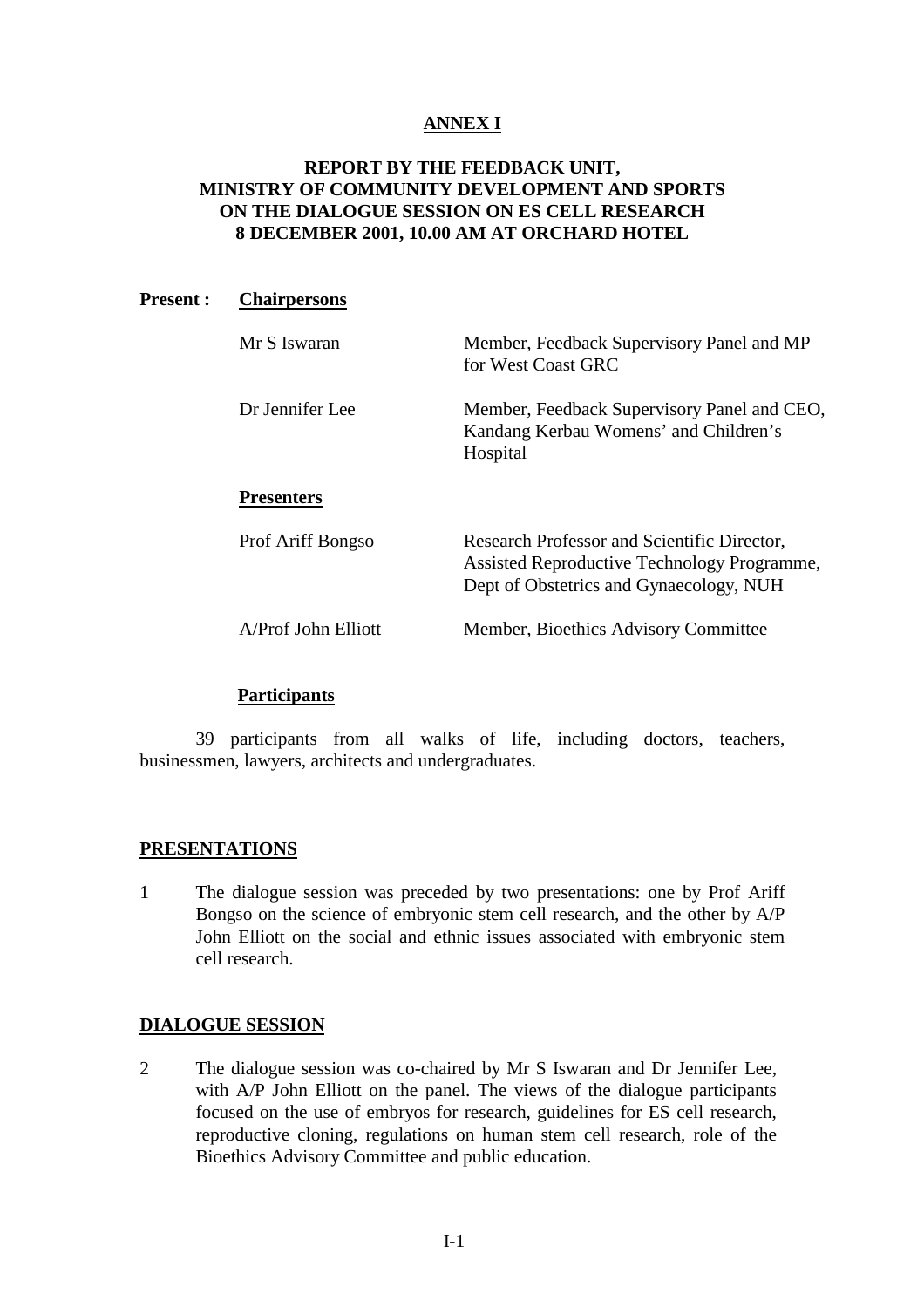# **USE OF EMBRYOS FOR RESEARCH**

- 3 (Consultant Architect & Planner) said that he was "neutral" on the embryonic stem cell research as he felt that research was "ethics-blind". While he felt that the research could better equip future generations to cope with challenges in life, he warned that it could also create a "nightmare" if it was not properly handled.
- 4 (Undergraduate) stated that she was for the research to go on but stressed that it must be accompanied by stringent regulations to ensure that there were no abuses, and that the researchers were doing it in a responsible way.
- 5 (President, Investment Group) commented that the research would be acceptable if it was meant to seek cures for major illnesses such as cancer. However, it would become controversial should it be used for minor afflictions such as treatment of hair loss. AP Elliott said that in the hierarchy of possible benefits of the research, hair loss was far down the line.
- 6 (Medical doctor) opined that human life began at conception. She viewed ES cells as a potential human being. She was concerned that the use of the embryos for research could lead to a dangerous road to fascist thinking, if we held the belief that some lives were valued less than others. She advocated for the use of adult stem cells in place of the embryonic stem cells, as she noted that there had been successful experiments done on mice with AS cells and there were studies at Harvard that treated thalassaemia and diabetes. She hoped that more research could be done on AS cells.
- 7 (Doctor) shared his experience in research on AS cells. He described working with AS cells as an adult working with an abridged version of a children's story book. On the other hand, working with ES cells would be like working with the full text. He reiterated the greater potential and promise in the ES cell research. He noted that AS cells could only grow into certain kinds of tissues, while ES cells could develop into any kind of tissue and scientists believed they could make more advances using ES cells. In addition, ES cells were being used for testing of drugs for toxicity. New drugs which were currently given to very ill patients could be tested on ES cells. He recommended that researchers be allowed to work with ES cells before going on to AS cells.
- 8 (Doctor) felt that the trend towards the ES cell research was inevitable. If Singapore were to decide to outlaw the ES cell research, other countries like Indonesia or the US would continue with the research. If they eventually find a cure for major diseases like diabetes, would Singapore patients feel that they have been denied of the cure as a result of the law?
- 9 (Private Secretary) delivered a biblical story to advance his point that an embryo had a soul from the point of conception and hence should not be used for research.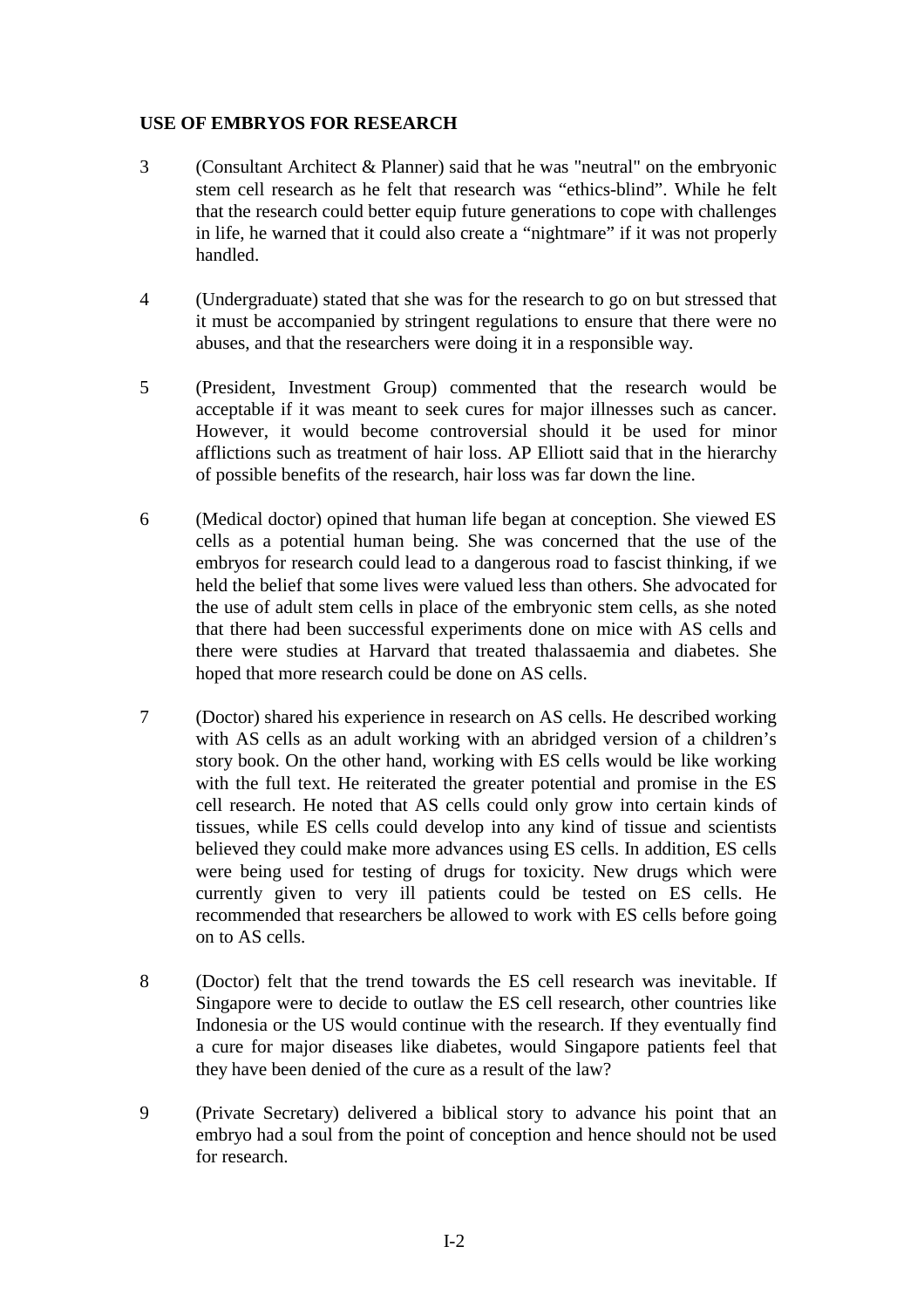- 10 (CEO) hoped that the ES cell research would help to prolong human life. He did not see any ethical objection to the use of excess cells, as they would be discarded anyway.
- 11 (Education Consultant) agreed with the need for ES cell research as he felt that it was pro-life and would improve life. He did not think that the research should be stopped just because of "the moot point that a cell is a life".
- 12 (Architect) felt that the 72 cell lines that was currently available from all over the world were insufficient, and that more centres and cell lines should be developed in order to benefit more people.

# **GUIDELINES FOR ES CELL RESEARCH**

- 13 (Manager) felt that it was not ethical for the research to be commercialised. He opined that the research should be publicly funded and the findings should be used to benefit the masses.
- 14 (Accountant) asked whether the 14-day cut-off time was a given. AP Elliott said that the 14-day cut off guideline was the benchmark used. Prior to 14 days, the nervous system of the embryo has not yet developed, and would hence feel no pain. Extraction and use of ES cells occurs at day 4 or 5. (Doctor) remarked that in the US, the guidelines stated the use of ES cells before 32 days, instead of 14 days.
- 15 (Lawyer) felt that the reason he had difficulty with the 14-day cut off time was the rationale to justify the use of the cells. He felt that the crux of the issue was whether there is life in the cells or not, regardless of how mature they are. He asked whether it was morally right to experiment with a cell prior to 14 days just because it does not feel pain. Following this argument, he asked if one thought that a comatose patient was less human than a healthy person since he could not feel pain.
- 16 (Managing Director) asked whether a patient would be informed before he was given treatment using stem cells. Second, he wondered whether persons undergoing stem cell treatment would be made to disclose this fact to insurance companies.
- 17 (Theatre Director) stressed that research subjects should be fully informed of the full implications in order for them to "make educated choices". He added that while the issue of transparency in research was important, there was a need to ensure accountability.
- 18 (Undergraduate) asked whether IVF patients were told about the fate of their excess embryos at the early stages of their treatment or was the choice to donate their cells for research came only after they had completed their treatment. Mr Iswaran noted her point that there would have to be, in principle, a difference between the decision for a couple to undergo IVF, and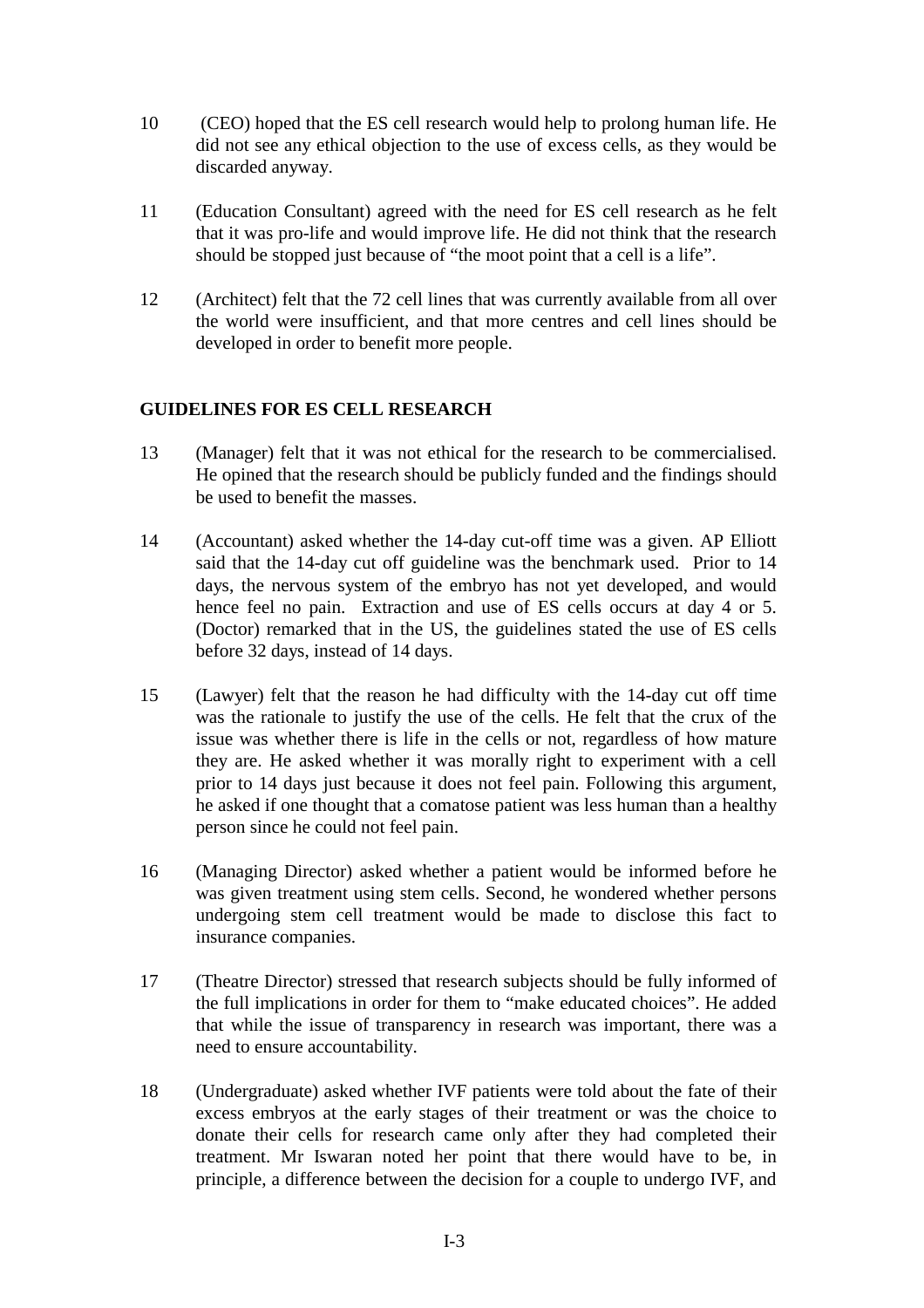the decision to donate excess embryos for research. In other words, there must be a de-coupling of the decision process and medical research personnel involved in these two stages to avoid any conflict of interest.

- 19 (Undergraduate) queried about the resource allocation of such treatment should it be successful. AP Elliott pointed out that the issue of resource allocation in medical treatment was not unique or particular only to treatment of disease by ES cells.
- 20 (Teacher) stressed the importance of knowing the source of the embryos. He also expressed concern that parthenogenesis could lead to women donating their eggs in exchange for money. He stressed that the aim of the research should not be profit-driven, but rather for the good of mankind.
- 21 (Merchant) said that he was concerned that the public was only hearing the positive side of the issue. He wondered what could be the consequences if human errors occur. AP Elliott commented that scientific research was a transparent process. It was not possible for researchers to hide any negative points as findings from reputable research institutions were made public.

# **REPRODUCTIVE CLONING**

- 22 (Mr) said that he personally preferred the use of excess embryos from IVF procedures for research to those from therapeutic cloning, which was too close to the slippery slope of reproductive cloning.
- 23 (Lawyer) said that he was against reproductive cloning. But he was concerned that if ES cell research were to be allowed, one would argue why therapeutic cloning and reproductive cloning could not be allowed. He also commented that this was the "same ethic with the Nazi experiment". (Education Consultant), however, felt that there was a need to move on and not be "so sensitive".
- 24 (Mr) asserted that should the BAC take the stand on no funding for reproductive cloning, it should not "go by the back door" and fund this research elsewhere either.
- 25 (Managing Director) felt that therapeutic cloning was alright but it should not move on to reproductive cloning.

#### **REGULATIONS ON HUMAN STEM CELL RESEARCH**

26 (Architect) felt that there was a need to have a regulatory body in Singapore. He pondered, however, how we could go about regulating researchers who conduct their research privately.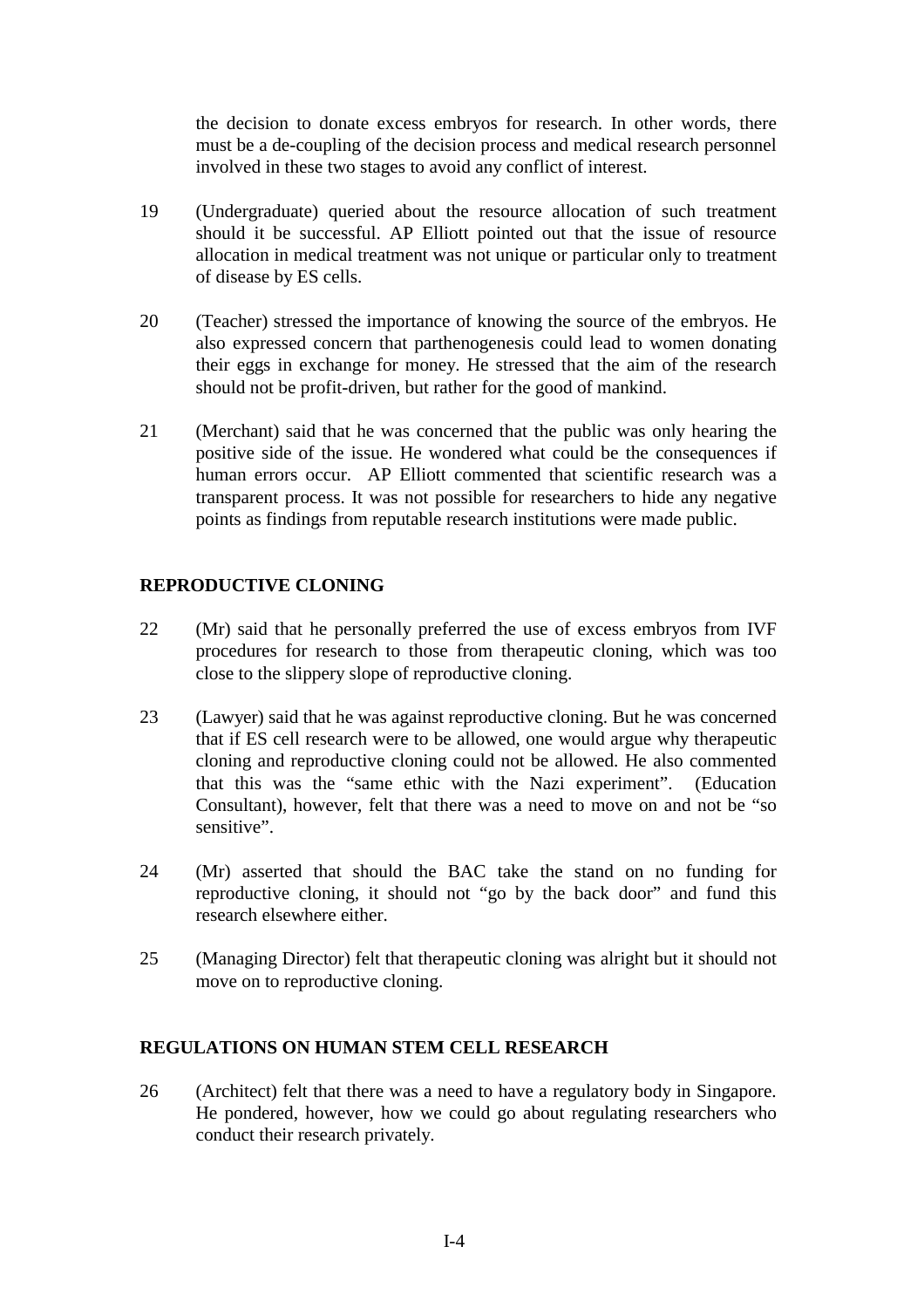- 27 (Mr) was also concerned with control of technology and felt that there was a need to control underground research work.
- 28 (CEO) felt that there would be difficulties in controlling the research. He pointed out that while companies dealing with drugs such as heroin were required to maintain accounts of storage and movement of these substances, heroin continued to be manufactured and circulated illegally. He felt that we should be realistic about how much we could control the human stem cell research.
- 29 (Doctor) opined that even with the best of regulations, enforcement of regulations was difficult. The situation might develop into a state where we have stockpiles of therapeutic clones and this would become a nightmare in disposing them. She also felt that there could be incompatibility and rejection of tissues by recipients.
- 30 (Doctor) felt that it was important that the government support ES cell research with public funds. He said that the furore in the US over President George Bush's recent announcement was that all the US government did was to limit public funding, which resulted in a flight of top talents to private companies. As long as the research is public funded, the process would remain transparent and could be easily regulated. Private funded research would be more interested in obtaining patents to make profits and would be difficult to track.

# **ROLE OF BAC**

- 31 (Doctor) commented that he had heard a lot about the BAC but wondered what mechanisms were to take place, and had any regulations been put in place. AP Elliott clarified that the BAC was an advisory body tasked to examine the issues pertaining to the research held in Singapore and it would make recommendations to the Life Sciences Ministerial Committee.
- 32 (Undergraduate) asked what would happen if there was disagreement on the human cell research. Mr Iswaran clarified that the objective of the session was to find out the tolerable limit among the public. If the research in embryos within 14 days was acceptable and should go on, then the next step was to ensure that this was done in a responsible manner, followed by the stipulations of the consequences of transgressions.
- 33 (Head of Department) pondered whether, given that Singapore had already committed itself to the pursuit of the life sciences, research into ES cells was a given. Mr Iswaran said that research into ES cells was just but one facet of research in the life sciences, and that the BAC's position was still open.
- 34 (Teacher) said that as research was already going on, would the purpose of this discussion be on whether the research into such technology should go on or not, or rather regulatory issues for a field which had yet to be regulated in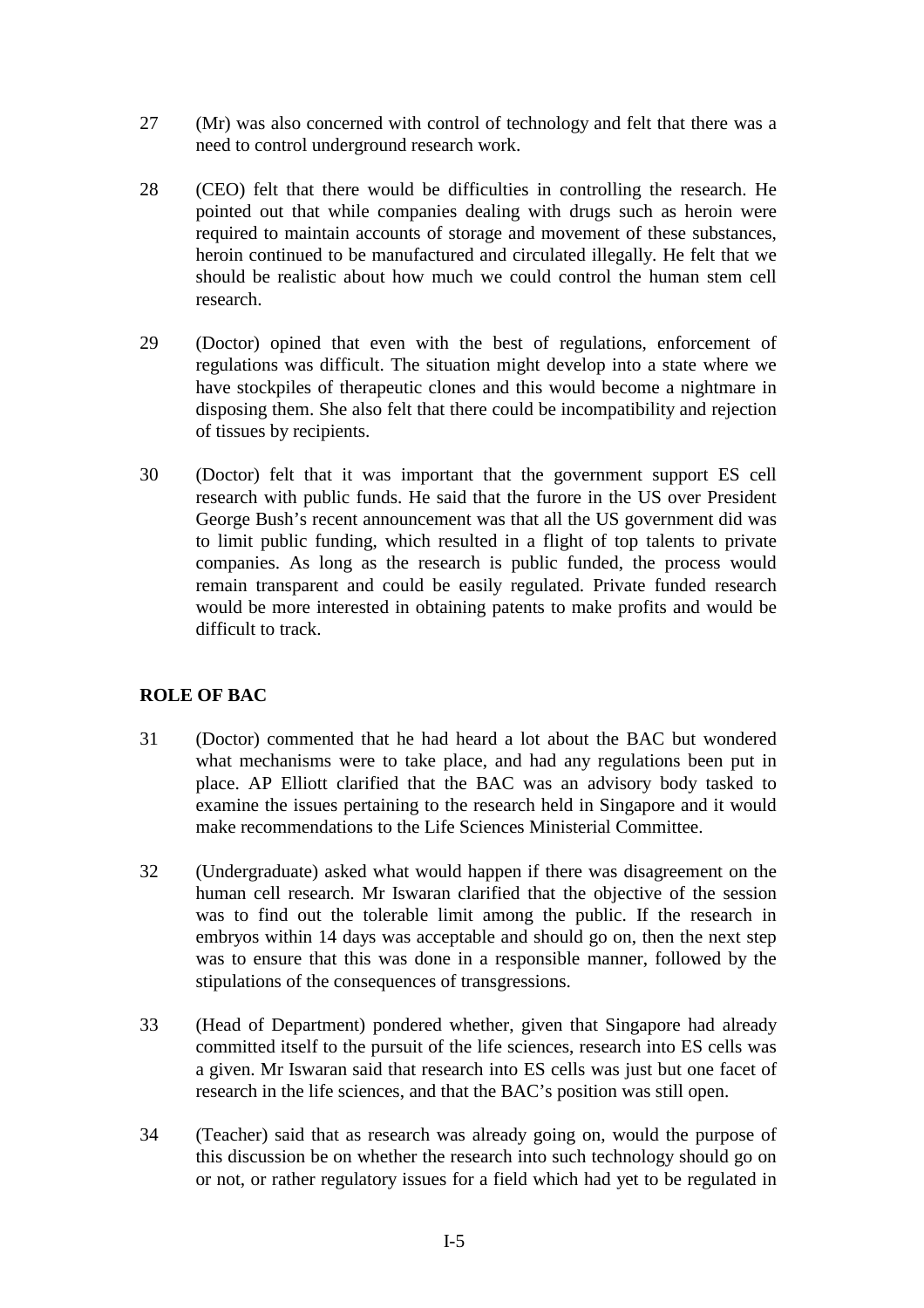Singapore. It was pointed out that the Singapore team of researchers in this field had been commended by the international research community as being very stringent in their adherence to regulations. As far as the BAC was concerned, it would advise the Government on the ethical issues and whether more regulations were needed.

### **PUBLIC EDUCATION**

- 35 (Engineer) commented that Professor Bongso had delivered a good presentation which cleared a lot of misconceptions. But he felt that the general public also needed to be educated on this issue. He agreed with the BAC's position that specific religious stands should not be allowed to influence the policy. Otherwise, we would also need to rethink our laws on other issues like abortion and death penalty. (Mr) also agreed that BAC should not allow any religious viewpoints to dominate this debate.
- 36 (Retiree) stated that he was against ES cell research, despite, with tongue-incheek, that he stood to benefit from a hair loss cure. He hoped that there could be another session for the Chinese-educated, as they also needed to be educated on the issue and be given the opportunity to provide feedback. Their perspective could be different from that of the English-speaking group.
- 37 (Principal, Primary School) shared that children's discourse on the matter were more pertaining to the uses of the research instead of the way the research is conducted. She pointed out that her students had painted a scenario where a society would be full of old people as people don't die, and no EM3 students as genes could be modified. Hence, she felt that children should be educated on the ethics of the bio-research while schools were giving more emphasis on life sciences.

#### **CONCLUSION**

- 38 Mr Iswaran thanked the participants on behalf of the BAC and the Feedback Unit for their frank feedback. He said that their views would be channeled to the relevant agencies for their consideration. The session ended at 1.25 pm, followed by a briefing to the media by the chairpersons.
- Drafted by : Suhaila Binte Ahmad Executive Officer, Feedback Unit Teo Chor Heng, Allison Asst Head, Feedback Unit Vetted by : Mr Shee Poon Kwee Deputy Head, Feedback Unit